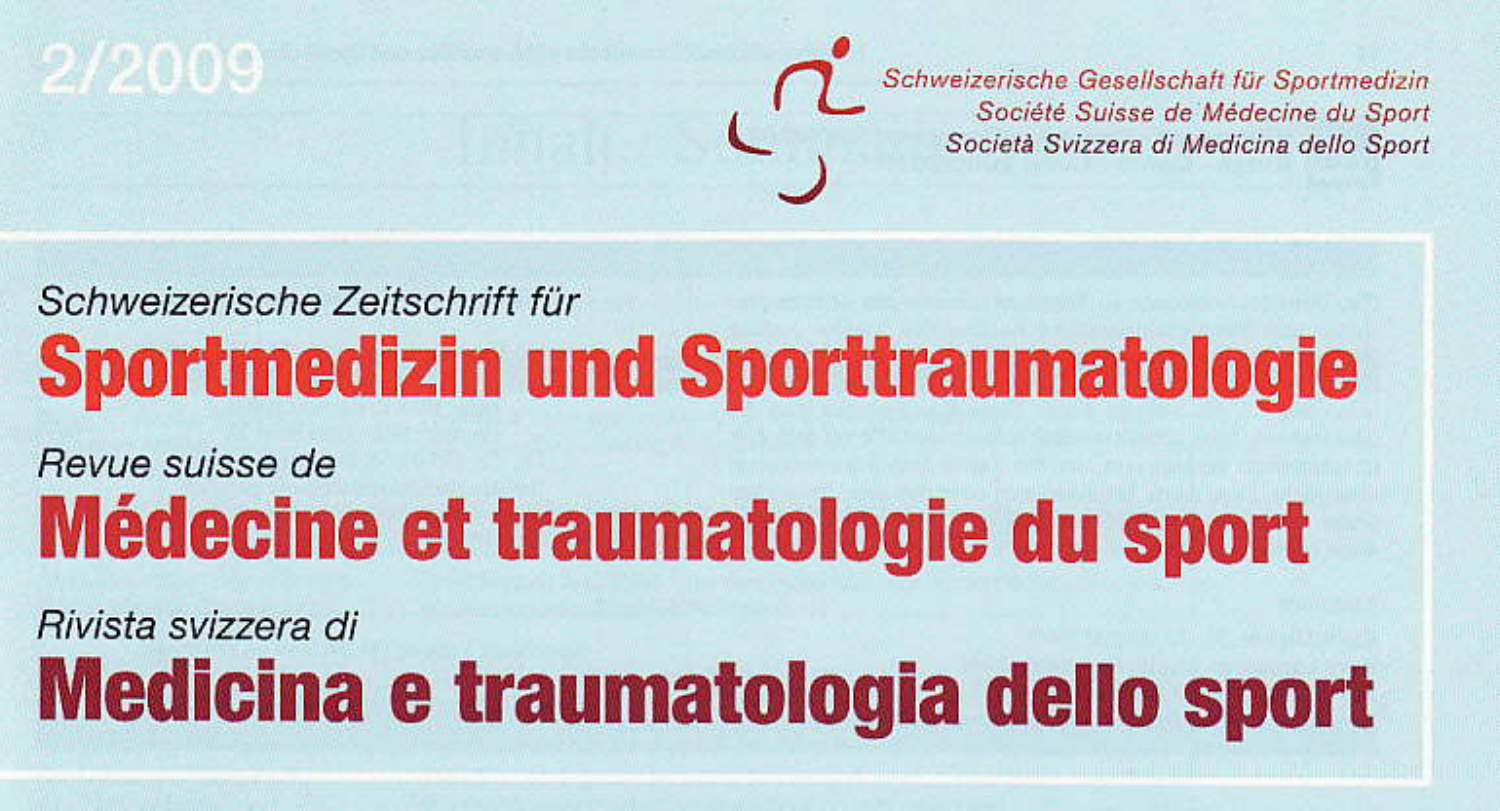

### Kongresse - Congrès - Congressi 2009/2010 Kurse · Cours · Corsi 2009/2010

## **NEUER KURS-ZYKLUS ab 2009**

Die Weiterbildungskurse in Sportmedizin aus den deutschsprachigen und französischsprachigen Landesteilen wurden Anfang 2009 wieder zusammengeführt. Das neue Fortbildungsprogramm zum Erwerb des Fähigkeitsausweises für Sportmedizin (FASM) beinhaltet 7 2- bis 3-tägige Kurse. Diese Kurse können über ein oder mehrere Jahre verteilt werden, müssen aber alle vor dem Zertifikationskurs besucht sein, der den Zutritt zum Schlussexamen ermöglicht. Detaillierte Informationen über das neue Programm sowie die Inhalte der einzelnen Kurse sind auf der Homenage www.sgsm.ch einsehbar.

Kursdaten:

Kurs Zürich: 20.-21. August 2009 Kurs Lausanne: 25.-26. September 2009 Kurs Genf: 29-31. Oktober 2009 Zertifikationskurs Basel: 4.-5. Dezember 2009 Schlussexamen in Bern: 16. Januar 2010

#### Nouveau cycle de cours à partir de 2009

Depuis le début 2009 les cours de médecine du sport du RRMS et ceux de la SSMS en Suisse alémanique sont à nouveau réunis en un seul programme de formation. Ce nouveau programme de formation pour l'obtention du Certificat de formation complémentaire en médecine du sport (CFCMS) prévoit l'accomplissement de 7 cours de 2 à 3 jours. Ces cours peuvent être répartis sur une ou plusieurs années, mais doivent avoir été tous validés pour permettre l'admission au cours de certification et à l'examen final. Les informations détaillées sur ce programme et sur les contenus des cours sont publiées sur le site www.ssms.ch.

Dates des cours:

Cours Zurich: 20-21 août 2009 Cours Lausanne: 25-26 septembre 2009 Cours Genève: 29-31 octobre 2009 Cours Bâle: 4-5 décembre 2009 Examen final à Berne: 16 janvier 2010

# **Anmeldung / Inscription:**

**SGSM/SSMS** Postfach 604, 3000 Bern 25 Tel. 031 333 02 54, Fax 031 332 98 79 barbara.buehImann@bbscongress.ch www.sgsm.ch / www.ssms.ch

**Schweizer Sportmedizin Kongress** Congrès Suisse de Médecine du Sport

Casino Kursaal Interlaken, 22./23.10.2009

**Info: BBS Congress GmbH** Postfach 604, 3000 Bern 25 Tel. 031 333 02 54, Fax 031 332 98 79 barbara.buchlmann@bbscongress.ch www.bbscongress.ch

# Sportmed Tagung (SGSM/Swiss Olympic)

Haus des Sports, Ittigen bei Bern, 6.5.2010

Für weitere Fortbildungsveranstaltungen im In- und Ausland: Pour d'autres journées de formation continue en Suisse et à l'étranger:

www.sgsm.ch oder / ou www.ssms.ch

| Titelbild: Foto © Brian Martin, Zurich main station 2002                                                                                                                                                                       |
|--------------------------------------------------------------------------------------------------------------------------------------------------------------------------------------------------------------------------------|
| Volume 57 / 2009 ISSN 1422-06 44                                                                                                                                                                                               |
| Schweizerische Zeitschrift für «Sportmedizin und Sporttraumatologie», Postfach 408, CH-3000 Bern 25,<br>Telefon 031 333 02 54, Telefax 031 332 98 79, E-Mail: barbara.buehlmann@bbscongress.ch, www.sgsm.ch<br>und www.ssms.ch |
| Rub Graf-Lehmann AG, Druckerei, Verlag, Neue Medien, Murtenstrasse 40, CH-3001 Bern,<br>Telefon 031 380 14 80, Fax 031 380 14 89<br>Herstellung: info@rubmedia.ch Inserate: presseverlag@rubmedia.ch                           |
|                                                                                                                                                                                                                                |

2009: 4 Ausgaben, Druckauflage 1500 Expl., Auflage 999 Expl. WEMF-beglaubigt 31. Juni 2008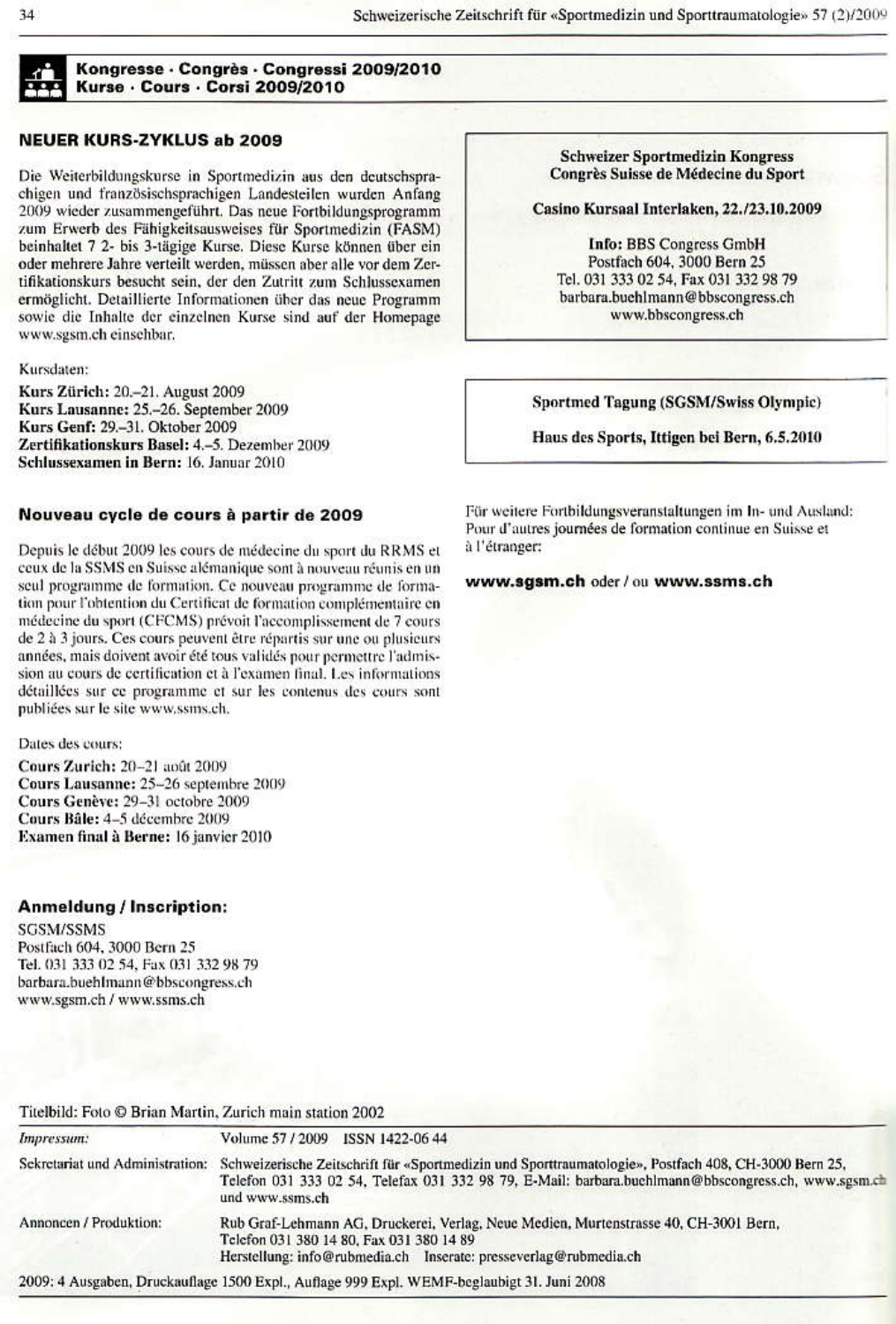# Inhalt / Sommaire

|                                                                                                                                                                                                                         | Editorial                                                                                                              |    |
|-------------------------------------------------------------------------------------------------------------------------------------------------------------------------------------------------------------------------|------------------------------------------------------------------------------------------------------------------------|----|
| Brian W. Martin, Urs Mäder                                                                                                                                                                                              |                                                                                                                        | 36 |
|                                                                                                                                                                                                                         | <b>Reviews</b>                                                                                                         |    |
| Brian W. Martin, Urs Mäder,<br>Hanspeter Stamm,<br>Charlotte Braun-Fahrländer                                                                                                                                           | Physical activity and health - what are the recommendations                                                            | 37 |
| Eva Martin-Diener, Brian W. Martin                                                                                                                                                                                      | Two base documents for Switzerland: "Health-Enhancing Physical Activity"                                               | 44 |
| Alain Dössegger, Oliver Studer,<br>Ursula Maeder, Gerda Jimmy,<br>Martin Rumo, Urs Mäder,<br>Brian W. Martin                                                                                                            | From hepa.ch to COMPI - Internet-based exchange platforms for physical activity                                        | 48 |
|                                                                                                                                                                                                                         | Original articles                                                                                                      |    |
| Gerda Jimmy, Nicole Ruch,<br>Eva Martin-Diener,<br>Brian W. Martin                                                                                                                                                      | A walk to kindergarten project in Switzerland: needs assessment, comparison of                                         | 51 |
| Nicole Thüring, Eva Martin-Diener,<br>Brian W. Martin, Georg Bauer                                                                                                                                                      | Feasibility of a web-based randomised                                                                                  | 56 |
| Alain Dössegger, Christoph Nützi,<br>Gina Kienle, Beat Ackermann,<br>Samuel Stutz, Brian W. Martin                                                                                                                      | Experiences in nationwide recruiting for the "Allez Hop" Physical Activity Programme                                   | 61 |
| Oliver Padlina, Gerda Jimmy,<br>Brian W. Martin                                                                                                                                                                         | Acceptance of an Internet-based programme to train physical activity counsellors                                       | 65 |
|                                                                                                                                                                                                                         | Short reports                                                                                                          |    |
| Dorith Zimmermann-Sloutskis,<br>Erwin Zimmermann, Miriam Wanner,<br>Urs Mäder, Brian W. Martin                                                                                                                          | Sport activity in children aged 5 to 13 years in the Swiss Household Panel 2007 -                                      | 69 |
| Gerda Jimmy, Manu Praz,<br>Eva Martin-Diener                                                                                                                                                                            | Self-reported physical activity behaviour in 4 <sup>th</sup> - to 6 <sup>th</sup> -grade students in a Swiss community | 72 |
| Thomas Wyss, Christiane Beuchat,<br>Stephan Zehr, Urs Mäder                                                                                                                                                             | Physical performance in young men at Swiss Army recruitment 1982 to 2005                                               | 75 |
| Rebekka Surbeck, Eva Martin-Diener,<br>Leticia Grize, Adrian Spoerri,<br>Charlotte Braun-Fahrländer                                                                                                                     |                                                                                                                        | 78 |
| Urs Mäder, Jürg Niesper, Nicole Ruch,<br>Martin Röösli, Brian W. Martin                                                                                                                                                 | Acceptance and feasibility of semi-standardised physical activity                                                      | 81 |
| Miriam Wanner, Manu Praz.<br>Thomas Wyss', Brian W. Martin                                                                                                                                                              | Evaluation of the local physical activity and sport network in Nendaz:                                                 | 84 |
| Jenny Pieth, Matthias Grabherr,<br>Katja Navarra, Osman Besic,<br>Brigit Zuppinger, Anton Lehmann,<br>Brian W. Martin                                                                                                   | Information material for migrant populations in Switzerland:                                                           | 87 |
| Oliver Padlina, Alain Dössegger,<br>Gerda Jimmy, Martin Jeker,<br>Stephan Toggweiler, Jürg Schmid,<br>David Egli, Matthias Zurbriggen,<br>Daniel Käsermann, René Hagi,<br>Tina Hofmann, Georg Bauer,<br>Brian W. Martin | Promotion of physical activity and sport in adolescents - first experiences of the                                     | 90 |
| Miriam Wanner, Eva Martin-Diener,<br>Christine Popp, Kurt Röthlisberger,<br>Beat Ackermann, Brian W. Martin                                                                                                             | A semiautomated web-based approach for routine evaluation of physical activity courses ,                               | 93 |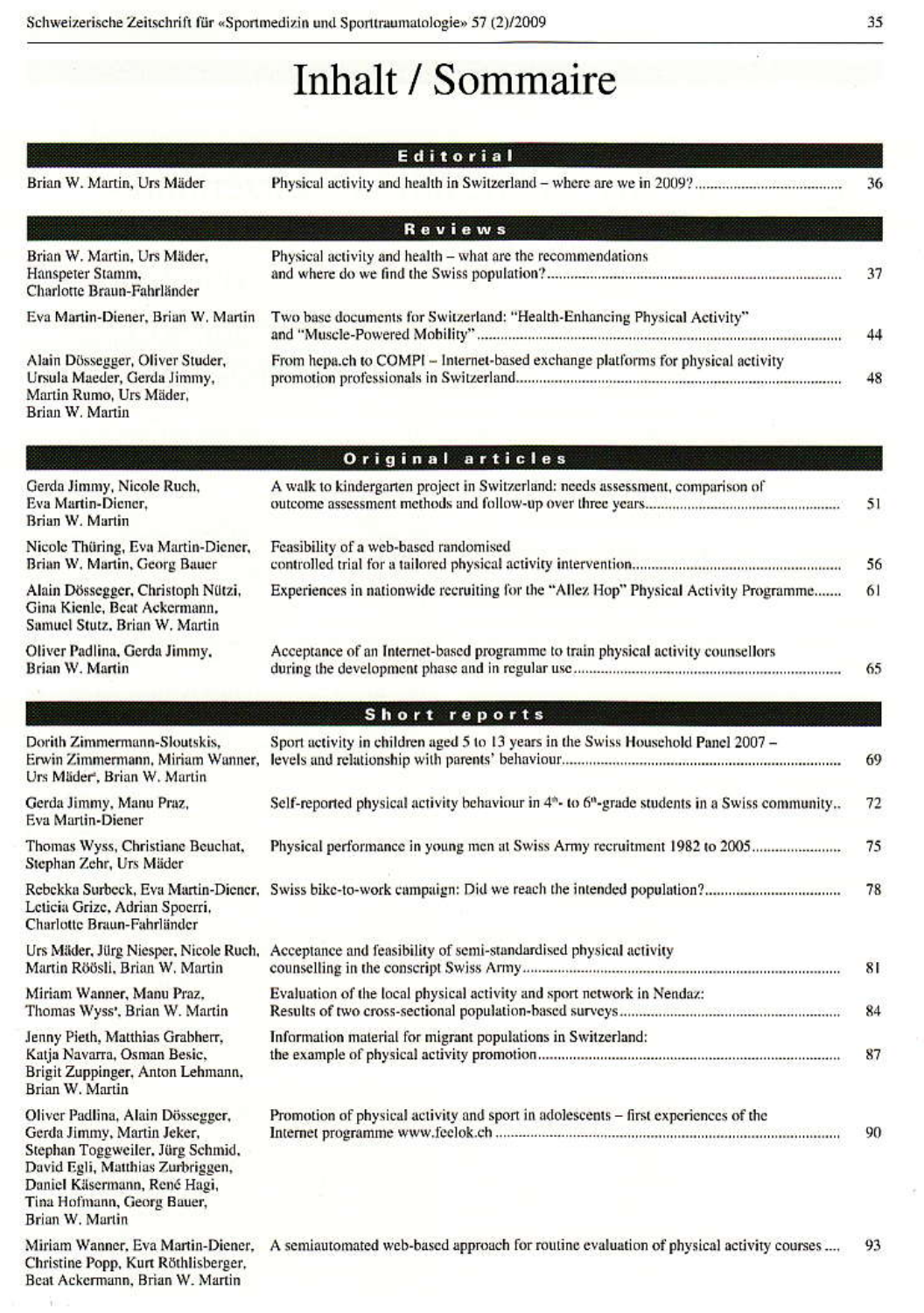Oliver Padlina<sup>a,b</sup>, Alain Dössegger<sup>a</sup>, Gerda Jimmy<sup>a</sup>, Martin Jeker<sup>a</sup>, Stephan Toggweiler<sup>a</sup>, Jürg Schmid<sup>ac</sup>, David Egli<sup>a</sup>, Matthias Zurbriggen<sup>a</sup>, Daniel Käsermann<sup>a</sup>, René Hagi<sup>a</sup>, Tina Hofmann<sup>b</sup>, Georg Bauer<sup>b</sup>, Brian W. Martin<sup>a,b</sup>

- <sup>b</sup> Institute of Social and Preventive Medicine, University of Zurich, Switzerland
- <sup>c</sup> Institute of Sport Science, University of Berne, Switzerland

# Promotion of physical activity and sport in adolescents – first experiences of the Internet programme www.feelok.ch

# **Abstract**

The physical activity programme of feelok makes use of the multidimensionality of this health-related Internet platform for adolescents. It consists of an "energy test" providing individualised feedback on physical activity behaviour, a section for physically inactive individuals, one for physically active youths, and other tools. In 2008, feelok had 100 840 visits of more than three minutes duration, of which 12.0% concerned the physical activity programme. There are indications that feelok and its physical activity programme reach a broad range of adolescents and that its tools and elements are well accepted and appreciated. Further research, development and implementation strategies will be needed to maintain the attractiveness of the programme and to improve its reach and impact on physical activity behaviour.

#### Zusammenfassung

Das Bewegungs- und Sportprogramm von feelok profitiert von der multithematischen Ausrichtung dieser Gesundheitsplattform für Jugendliche. Es besteht aus einem Bewegungs- und Sporttest mit Rückmeldungen zum individuellen Verhalten, aus einer Sektion für inaktive und einer für aktive Jugendliche sowie aus anderen interaktiven Funktionen. Im Jahr 2008 hatte feelok 100840 Besuche von mehr als drei Minuten Dauer, von denen 12,0% auf das Bewegungs- und Sportprogramm entfielen. Es gibt Hinweise darauf, dass feelok und sein Bewegungs- und Sportprogramm ein breites Spektrum von Jugendlichen anspricht und dass seine Elemente positiv beurteilt werden. Weitere Forschung und Entwicklung sowie weitere Umsetzungsstrategien werden nötig sein, um die Attraktivität des Programms zu erhalten und um seine Reichweite und Wirksamkeit in Bezug auf die angezielte Förderung von sportlicher Aktivität zu erhöhen.

Schweizerische Zeitschrift für «Sportmedizin und Sporttraumatologie» 57 (2), 90-92, 2009

#### Introduction

In Switzerland as in other countries, there is growing concern about decreasing levels of physical activity in children and adolescents (Martin et al., 2006). Among the different approaches to physical activity promotion, the Internet has the advantage of good availability and the potential to reach great numbers of individuals at acceptable costs. However, reaching specific target groups such as adolescents and motivating individuals to reflect or even change their behaviour is a challenge (Wanner et al., in press).

So when an Internet-based intervention for physical activity promotion in adolescents was to be developed in Switzerland, it was decided to do it by extending an existing and well established health-related Internet portal for this target group.

This Internet application is called www.feelok.ch (figure 1) and including physical activity - now addresses ten topics: alcohol, work, cannabis, nutrition, love and sexuality, smoking, self-confidence, stress, and suicide risks. Various methods are used to present the contents to the target group: texts, games, tests, animations, forums, videos as well as other interactive elements. feelok is therefore a suitable tool not only for adolescents who are able to understand complex information but also for those who find it difficult to read long texts. In addition, the programmes on cannabis, smoking, alcohol and stress - and now also on physical activity offer stage-specific interventions based on the Transtheoretical Model (Prochaska and Velicer, 1997).

feelok is promoted through a variety of measures: workshops with teachers and sports coaches, brochures and posters distributed at school, networking with nationally renowned institutions for each health topic, links on other Web sites, magazine and newspaper articles, presentations during congresses or events. A handbook for teachers as well as worksheets for pupils are available free of charge to facilitate the use of feelok in schools.

feelok is a network-based Web site supported by 34 institutions in Switzerland and Austria: The University of Zurich is responsible for the coordination of the network, for the technical as well as the scientific aspects of the intervention; other institutions renowned for their expertise in the respective fields are responsible for the quality, evidence-based content and update of the programme on their topic; others provide financial support for the project or selected objectives; some institutions conduct evaluation studies on certain aspects of feelok or support the dissemination of the intervention in various settings.

For the physical activity component of feelok, originally only the development of a programme for insufficiently active youths had been planned. However, in a survey of users of feelok between

<sup>&</sup>lt;sup>a</sup> Swiss Federal Institute of Sport, Magglingen, Switzerland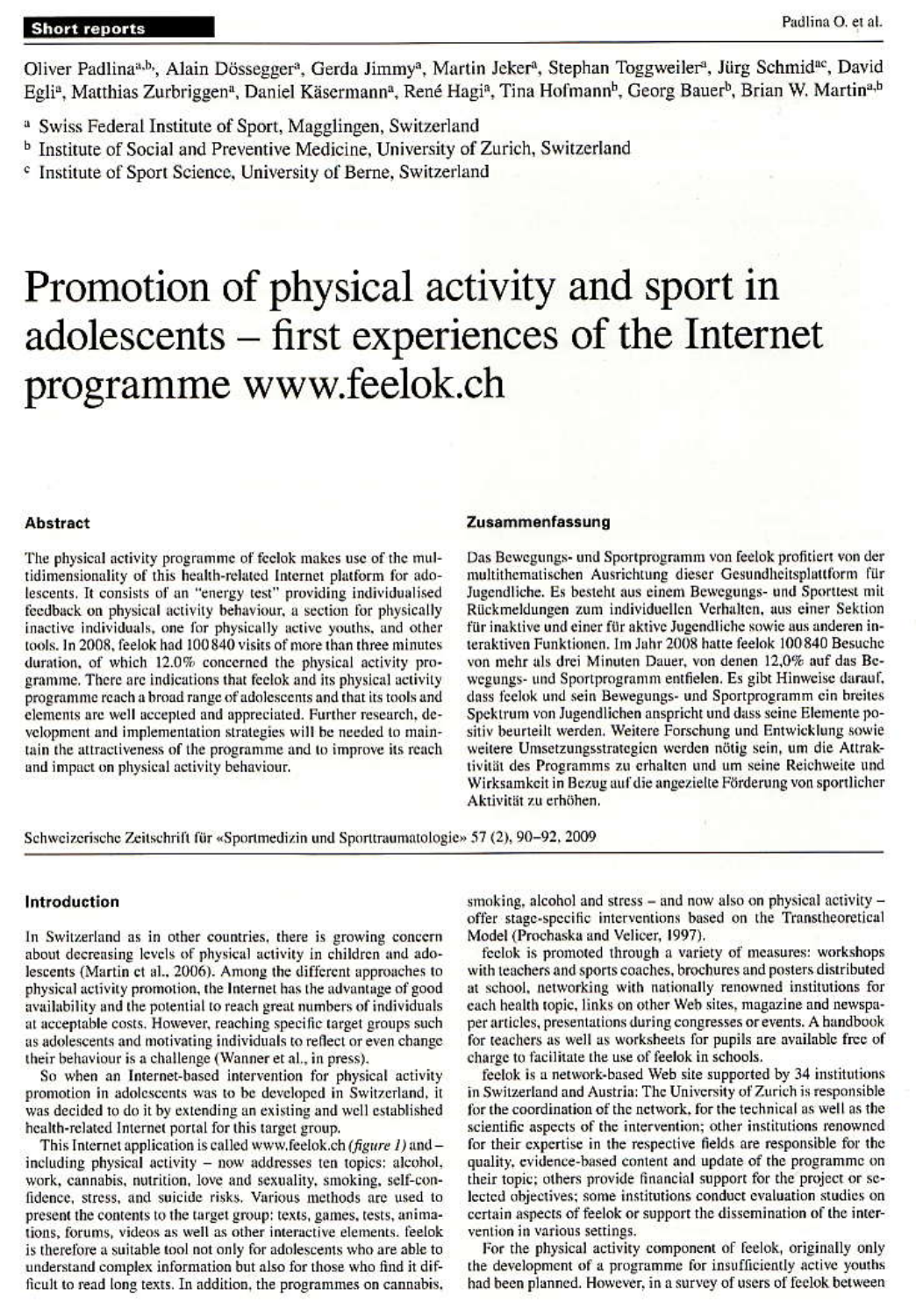

Figure 1: The homepage of feelok with indication of the 10 topics covered, services, background information for teachers and recent news

10 and 19 years in 2005 ( $N=436$ ) 56.2% reported that they exercised twice or more often outside school hours. Therefore it was decided that the physical activity programme of feelok should address both physically inactive and active youths: The first in order to help them to become more active, the second in order to support them to remain active in sports.

During the years 2004 to 2008, the section of feelok promoting physical activity and sports was developed with the following elements for the different target groups (figure 2):

- An "energy test" is available for all youths and estimates the energy expenditure through physical activity during the previous week. It classifies the adolescent user as inactive, partially active or active and suggests accordingly the visit of other elements of the programme. Partially active youths can choose if they prefer to work with the contents of the section for inactive or for active adolescents.
- Inactive youths are suggested to confront themselves with the benefits as well as with the perceived drawbacks of physical activity. The stage-specific intervention is primarily based on the Transtheoretical Model (Prochaska and Velicer, 1997); Young people who would like to change their behaviour are guided through the process of defining and attaining their target behavjour. For those who have no motivation to change, on the other hand, possible reasons are examined and individual feedback is given to foster the intention to change.
- Three tools target adolescents active in sports to help them maintain their level of physical activity: The interactive "sport discipline compass" recommends some out of 94 activities suitable to them according to their personality profile; video clips from the national programme "Youths+Sport" provide an attractive introduction to different sport activities. Finally, a regularly updated list of local sport clubs offering the different activities within the context of "Youths+Sport" and their contact details are provided in a database.
- Further interactive tools are available to all youths and also to teachers, such as the "Dart fit" game suggesting exercises shown<br>on video, the "Starbugs dance" with instructions und music, and the section "active breaks in school" with video instructions for teachers.

The purpose of this publication is to describe the use of the physical activity programme of feelok, the profile of its users and their appreciation of the different programme elements.

### **Methods**

A software running in the background of the feelok Web site continuously monitored the use of the intervention and recorded how



Figure 2: The site map of the physical activity programme of feelok. According to the results of the "energy test", one of the two target group specific sections is recommended to visitors

often and how long visitors interacted with single elements of the Web site. This software was based on ASP, Access and Adobe Flash technology. The results of the different tests, for the "energy test" and the "sport discipline compass" including socio-demographic characteristics of the users, were recorded in a database.

Between September 2004 and September 2005, 4-5 questions eliciting information on the respondents' profile were integrated on the entry page of www.feelok.ch. Every two weeks the items were replaced with new ones, only the questions about sex and age did not change. 14.0% of the visitors of feelok answered the questions  $(N=11846)$ .

Users of the sport discipline compass had the option to register with their e-mail address. If they did so, they were automatically invited to fill in an evaluation questionnaire about the physical activity programme of feelok.

## **Results**

In the year 2008, the monitoring software showed that feelok as a whole was used 100840 times in visits of more than 3 minutes. In 30.1% of these visits the users worked with the contents of the section on love and sexuality. Next in line followed the sections on smoking (14.4%), physical activity (12.0%), alcohol (9.0%), self-confidence (7.9%), nutrition (7.2%), stress (6.3%), work and cannabis (both 6.1%) and suicide risks (1.1%).

Of the 16938 visits of the physical activity programme, 12136 lasted more than 3 minutes. On average, each visit lasted 20.4 minutes in the section for inactive and 20.9 minutes in the section for active youths. 9.4% of the visitors worked with the section for inactive individuals, 47.5% with the section for active youths, and 43.1% with the other tools of the physical activity programme. Probably there were multiple visits of some sections by the same person. However, with the statistic tool of feelok it was not possible to quantify this phenomenon.

17649 unique visitors were using the "energy test"; 4324 completed it which took on average 5.4 minutes. The sport discipline compass was used by 6729 visitors, 3923 answered all 111 questions which took on average 10.9 minutes. The "Youth+Sport" video clips were downloaded 14950 times and the sport club database was queried 14945 times.

41.5% of the individuals completing the "energy tests" were boys (n=1794), 58.5% girls (n=2530). 60.4% were classified as